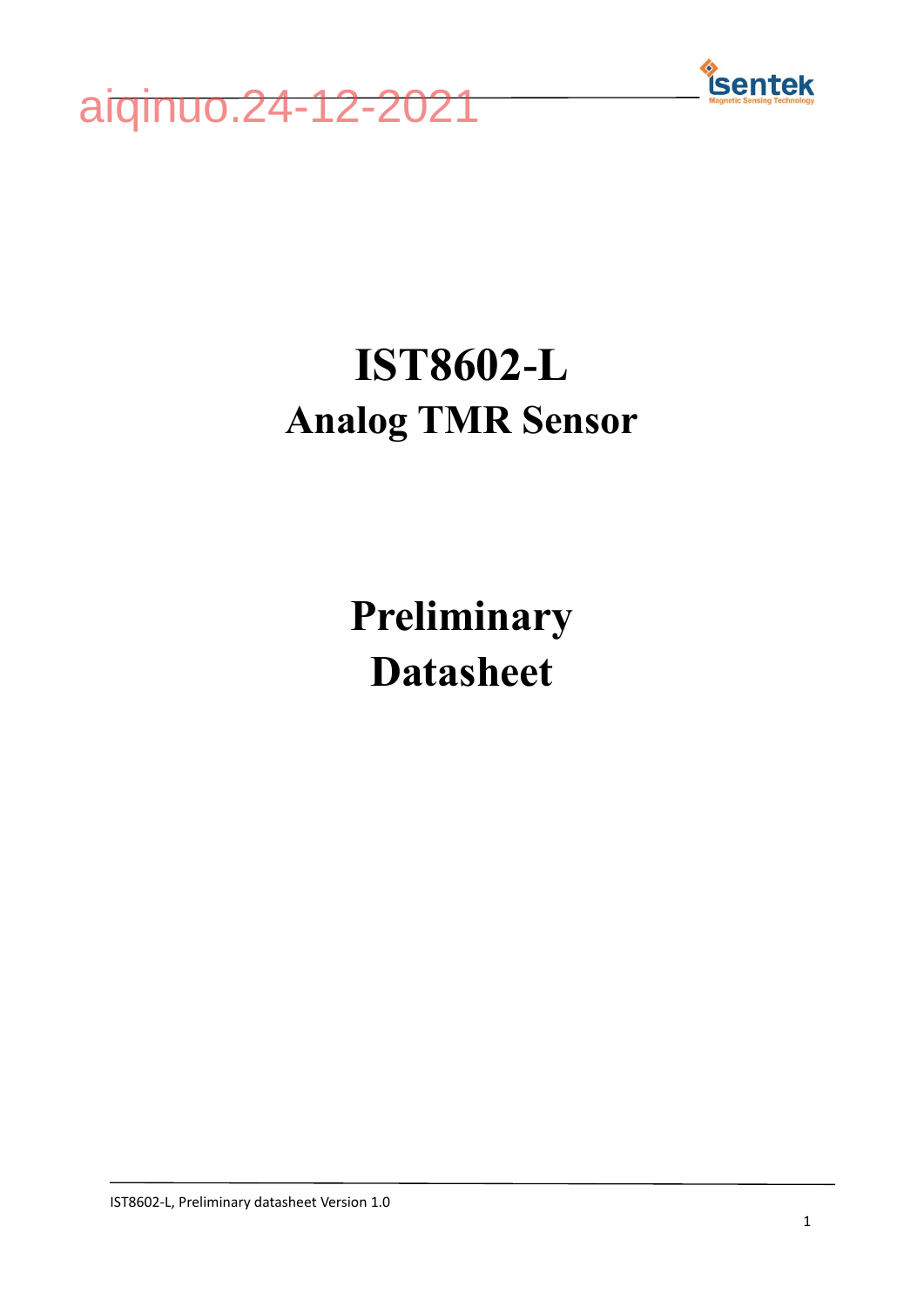

# aiginuo.24-12-2021

| 1. |                                                              |  |
|----|--------------------------------------------------------------|--|
|    |                                                              |  |
|    |                                                              |  |
| 2. | PACKAGE DIMENSION, PIN DESCRIPTION AND APPLICATION CIRCUIT.4 |  |
|    |                                                              |  |
|    |                                                              |  |
| 3. |                                                              |  |
|    |                                                              |  |
|    |                                                              |  |
|    |                                                              |  |
|    |                                                              |  |
| 4. |                                                              |  |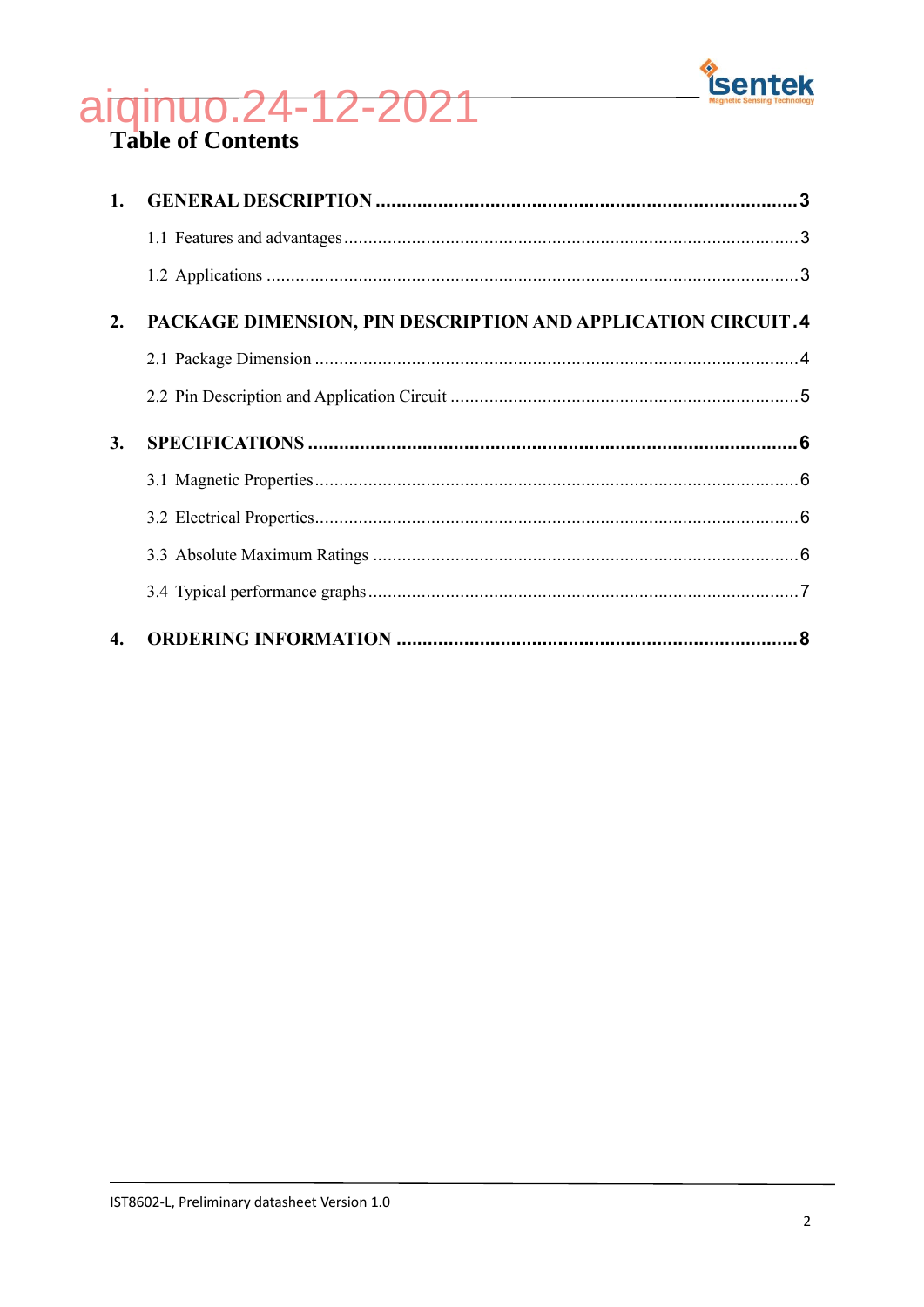



<span id="page-2-0"></span>IST8602-L is an analog magnetometer sensor based on the Tunnel MagnetoResistance (TMR) technology. The sensor contains a voltage divider so that can use the sensor as a switch sensor or a position sensor.

<span id="page-2-1"></span>IST8602-L is available in LGA4 package.

#### **1.1 Features and advantages**

- ⚫ Base on Tunneling MagnetoResistance (TMR) technology
- $\bullet$  Linear output signal from -100 Gauss to +100 Gauss
- $\bullet$  High sensitivity as 0.58 mV/V/Gauss
- Temperature range from -40  $\degree$ C to +125  $\degree$ C
- $\bullet$  Ultralow temperature drift lower than 5 uV/V/ $\rm ^{o}C$
- $\bullet$  High resistance (Typ. = 6.8 MΩ) for power saving
- ⚫ LGA4 package

#### <span id="page-2-2"></span>**1.2 Applications**

- ⚫ Endpoint detection in cylinders
- ⚫ Reference monitoring
- Non-contact current sensing
- ⚫ Magnetic switches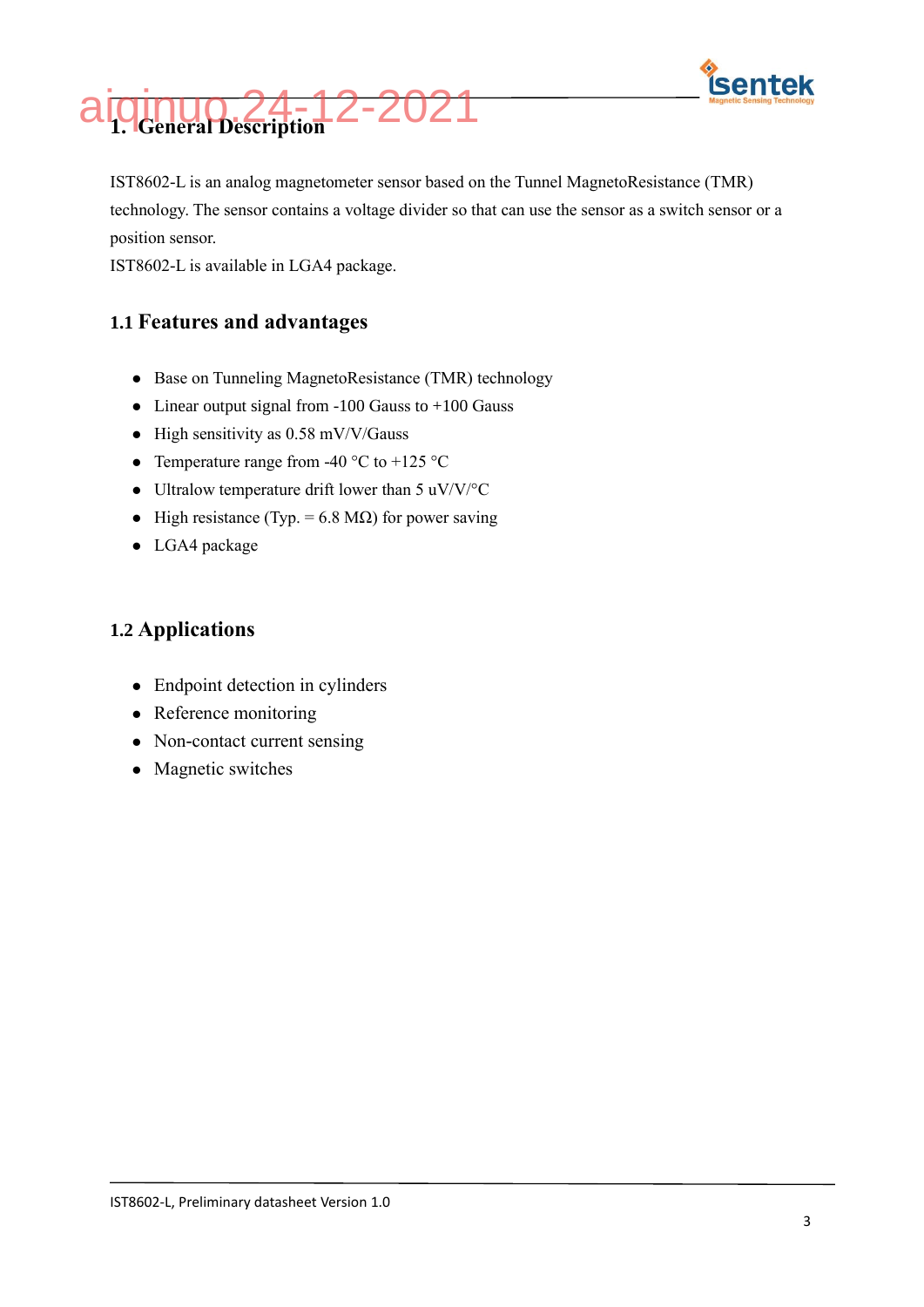

<span id="page-3-0"></span>Aim for various applications, IST8602 is available in LGA4 packages. The ultra-small LGA4 is suitable for wearable devices or periscope lens modules.

#### <span id="page-3-1"></span>2.1 Package Dimension



Figure 1. The drawing of LGA4 package

| <b>Symbol</b>  | <b>Dimensions In Millimeters</b> |            |       |  |  |
|----------------|----------------------------------|------------|-------|--|--|
|                | Min.                             | Typ.       |       |  |  |
| $\mathbf{A}$   | 0.386                            | 0.436      | 0.486 |  |  |
| $\mathbf b$    | 0.135                            | 0.185      | 0.235 |  |  |
| $\mathbf c$    |                                  | 0.135 REF. |       |  |  |
| D              | 0.73                             | 0.78       | 0.83  |  |  |
| E              | 0.67                             | 0.72       | 0.77  |  |  |
| e              |                                  | 0.435      |       |  |  |
| e1             |                                  | 0.44       |       |  |  |
| L              | 0.215                            | 0.265      | 0.315 |  |  |
| L1             | 0.025                            | 0.075      | 0.125 |  |  |
| L <sub>3</sub> | 0.14                             | 0.19       | 0.24  |  |  |
| ${\bf S}$      | 0.00                             | 0.05       | 0.10  |  |  |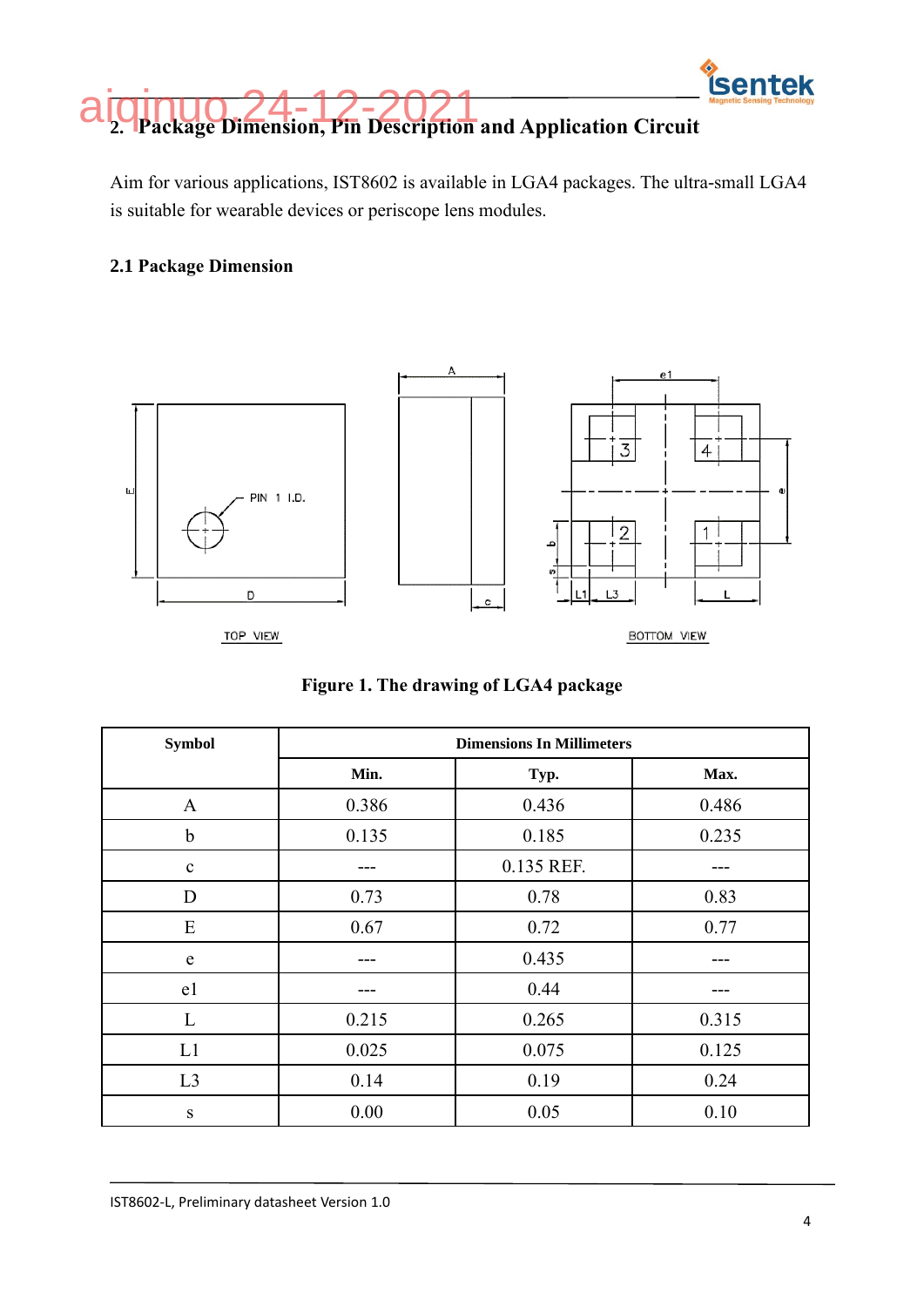



#### <span id="page-4-0"></span>2.2 Pin Description and Application Circuit



Figure 2. The top-view of pin assignment and application circuit of LGA4 package

| Pin | Name          | <b>Function</b>       |  |
|-----|---------------|-----------------------|--|
|     | <b>OUTPUT</b> | Output                |  |
|     | VDD           | <b>Supply Voltage</b> |  |
|     |               |                       |  |
|     | GND           | Ground                |  |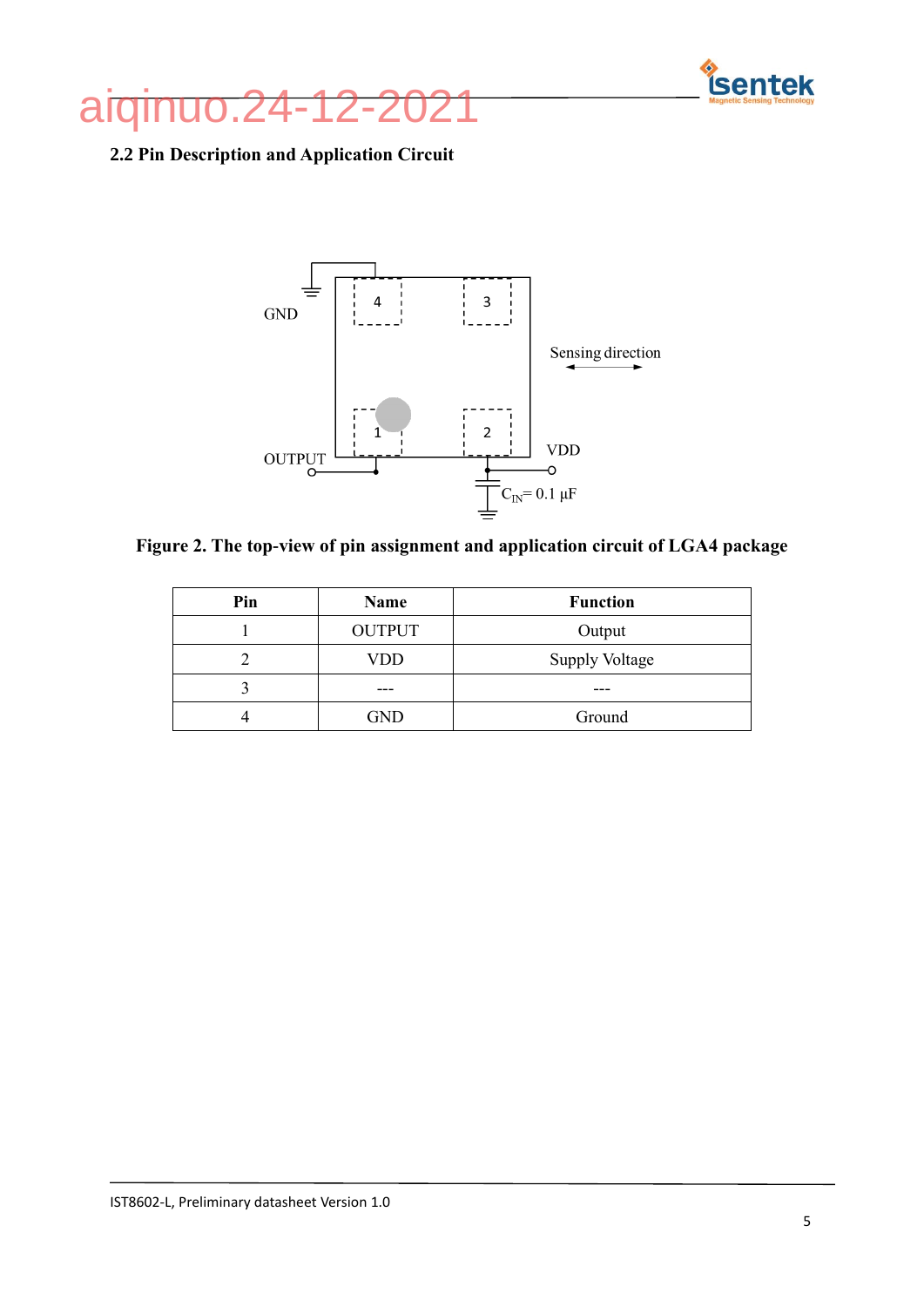



#### <span id="page-5-1"></span><span id="page-5-0"></span>**3.1 Magnetic Properties**

| <b>Symbol</b>    | <b>Parameter</b>           | Min.   | Typ.     | Max.   | Unit  |
|------------------|----------------------------|--------|----------|--------|-------|
| $B_{\text{Sat}}$ | Saturation                 | $-300$ | $\sim$   | 300    | Gauss |
| $B_{Lin}$        | Linear range <sup>1)</sup> | $-100$ | $\sim$   | $+100$ | Gauss |
| DR               | Dynamic range              |        | $\pm 75$ |        | Gauss |
| $B_{\text{Hys}}$ | Hysteresis                 |        |          |        | Gauss |

<sup>1)</sup> Stress of magnetic field beyond B<sub>Lin</sub> may cause a nonlinear even non-unique output signal, and the sensor has to be reset by turning off the magnetic field.

#### <span id="page-5-2"></span>**3.2 Electrical Properties**

Operating conditions: T=+25℃; VDD=1.0V; 0.1µF ceramic capacitors tied closely to VDD and GND.

| <b>Symbol</b>           | <b>Parameter</b>                   | Min.   | Typ.    | Max.   | Unit         |
|-------------------------|------------------------------------|--------|---------|--------|--------------|
| <b>VDD</b>              | Supply voltage                     | $-5.5$ |         | $+5.5$ | V            |
| $V_{\text{off}}$        | Bridge offset                      | $-15$  |         | 15     | mV/V         |
| $\mathbf{R}$            | Sensor resistance                  |        | 6.8     |        | $M\Omega$    |
| $V_{Hys}$               | Hysteresis                         |        | 0.58    |        | mV/V         |
| $S_{Lin}$               | Sensitivity                        |        | 0.58    |        | mV/V/ Gauss  |
| $\epsilon_{\text{Lin}}$ | Linearity error                    |        | 2.3     |        | %FS          |
| $TC_R$                  | R temp. coefficient                |        | $-2$    |        | $\mu$ V/V/°C |
| TC <sub>Sen</sub>       | S <sub>Lin</sub> temp. coefficient |        | $-0.19$ |        | $\%$ /°C     |

#### <span id="page-5-3"></span>**3.3 Absolute Maximum Ratings**

| Symbol             | <b>Parameter</b>                | Min.  | Max. | Unit |
|--------------------|---------------------------------|-------|------|------|
| $VDD_{\text{max}}$ | Max supply voltage              |       |      |      |
| $T_{amb}$          | Ambient temperature             | $-40$ | 125  |      |
| $ESD_{HBM}$        | ESD robustness according to HBM |       | 250  |      |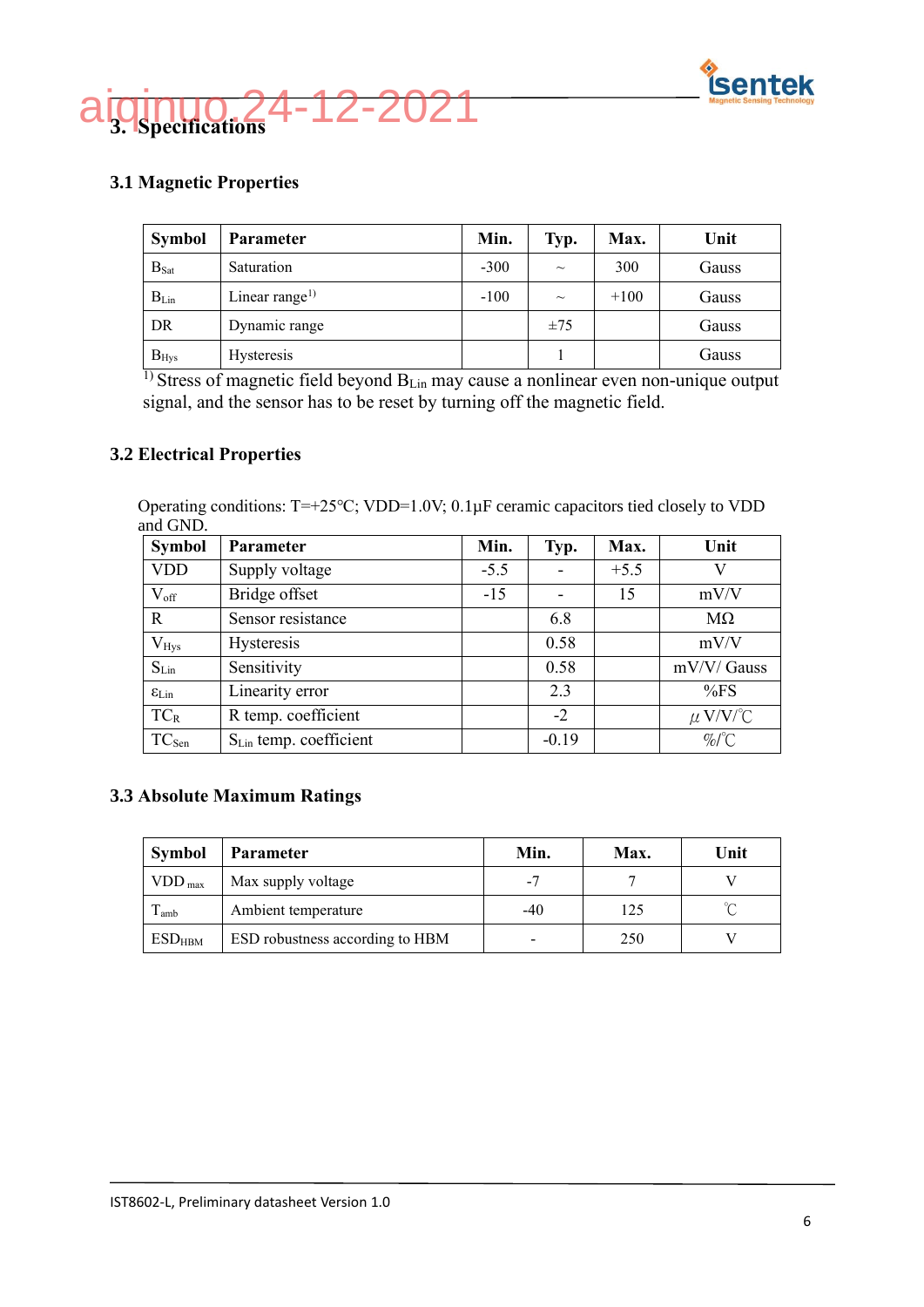

## aiqinuo.24-12-2021

### <span id="page-6-0"></span>**3.4 Typical performance graphs**



**Figure 3. The general output curve of IST8602**



**Figure 4. The noise spectrum of IST8602**